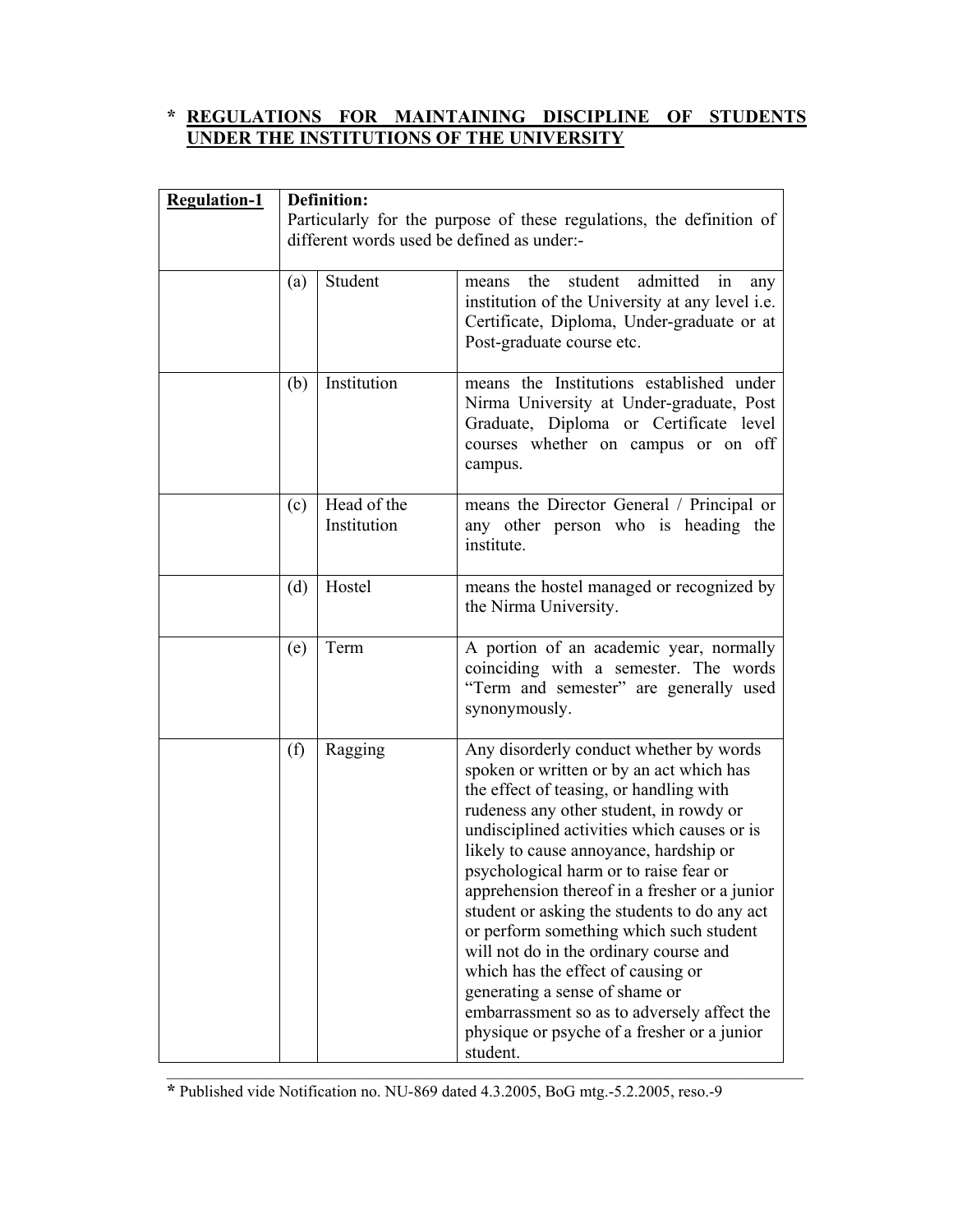### **Regulation-2 Discipline rules to be observed by the students admitted:**

 (1) All the students admitted under the different institutions of the University will have to observe and abide by the discipline rules prescribed by the University / Institute and he / she will submit to the disciplinary jurisdiction of the Head of the Institution / Director General (NU) and other competent officers or authorities or bodies of the University as the case may be and in this respect he / she has to submit the declaration in the Performa attached herewith as *Enclosure -1*.

The student will also be required to give an undertaking in the Performa attached herewith as *Enclosure – 2* to be filled up and signed by the candidate and his parent/ guardian to the effect that he/ she is aware of the University's approach towards ragging and the punishment to which he/ she shall be liable, if found guilty of ragging.

- (2) Rules of discipline to be observed in or outside the institute of the University:
	- (i) Every student must carry his/ her Identity Card which should be produced when demanded;
	- (ii) It is mandatory for the students to attend the classes, sessions, prayer, co-curricular activities etc. on all working days from the start to the end of the term/ semester/ trimester. Absence due to illness or unavoidable circumstances shall be considered only if the application is supported with medical certificate in case of illness and / or leave application form from the parent is submitted to the Head of the Institution.
	- (iii) Students are expected to behave in a responsible manner and abstain from chatting amongst themselves while the class is in progress;
	- (iv) Students are expected to be polite individually or in groups and show respect to the faculty/ staff of the institute/ University;
	- (v) Any indiscipline or misbehaviour in class or in the campus or in the bus or even outside the campus would warrant disciplinary action against the student(s);
	- (vi) Any action of any individual, group or a wing, which amounts to interference in the regular administration of institute, is prohibited. Disciplinary actions will be initiated against such student(s);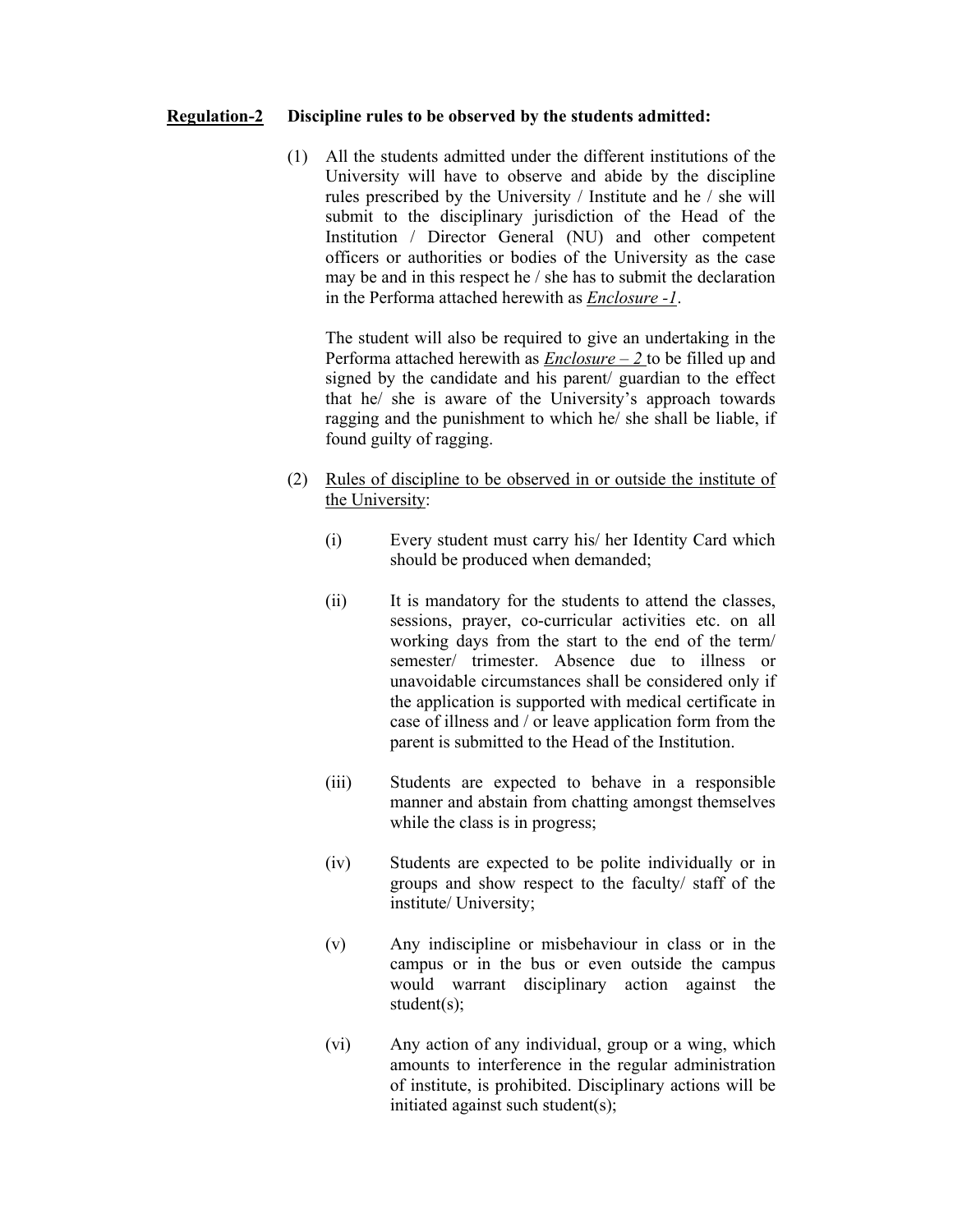- (vii) Causing disfiguration or damage to the property of the University or belongings of staff members or students is prohibited.
- (viii) No student shall indulge in any activity that might be illegal or may lead to disorderliness;
- (ix) No student shall be in possession of liquor, drugs or any intoxicating materials, nor would consume such things.
- (x) Smoking cigarettes/ chewing pan or tobacco or gutkha is strictly prohibited.
- (xi) Indecent behaviour in any form will not be tolerated.
- (xii) Use of mobile phone is strictly prohibited in the classrooms, corridors, or inside the blocks.
- (xiii) Activities like video shooting, photography, playing musical instruments and listening to radio, tape recorder, etc. are prohibited on the Campus except with the permission of the Head of the Institution.
- (xiv) The students are expected to be in the class rooms/ Laboratory or any place of study on time prior to the commencement of the study.
- (xv) Use of helmets is compulsory for everyone who rides a two-wheeler to and from the campus;
- (xvi) Students should follow a decent dress code when they come to the University.
- (xvii) Any kind of ragging in the class, campus or in the bus or even outside the campus is strictly prohibited.
- (xviii) Any kind of misuse of Internet, intranet or computer software, mobile etc. is strictly prohibited.
- (xix) Disobeying any instructions of any kind issued by the Head of the Department or Head of the Institution will be considered as indisciplinary action on the part of the student.
- (xx) The items which are not covered above and which the Head of Institution considers as indisciplinary action will be dealt with, under these rules.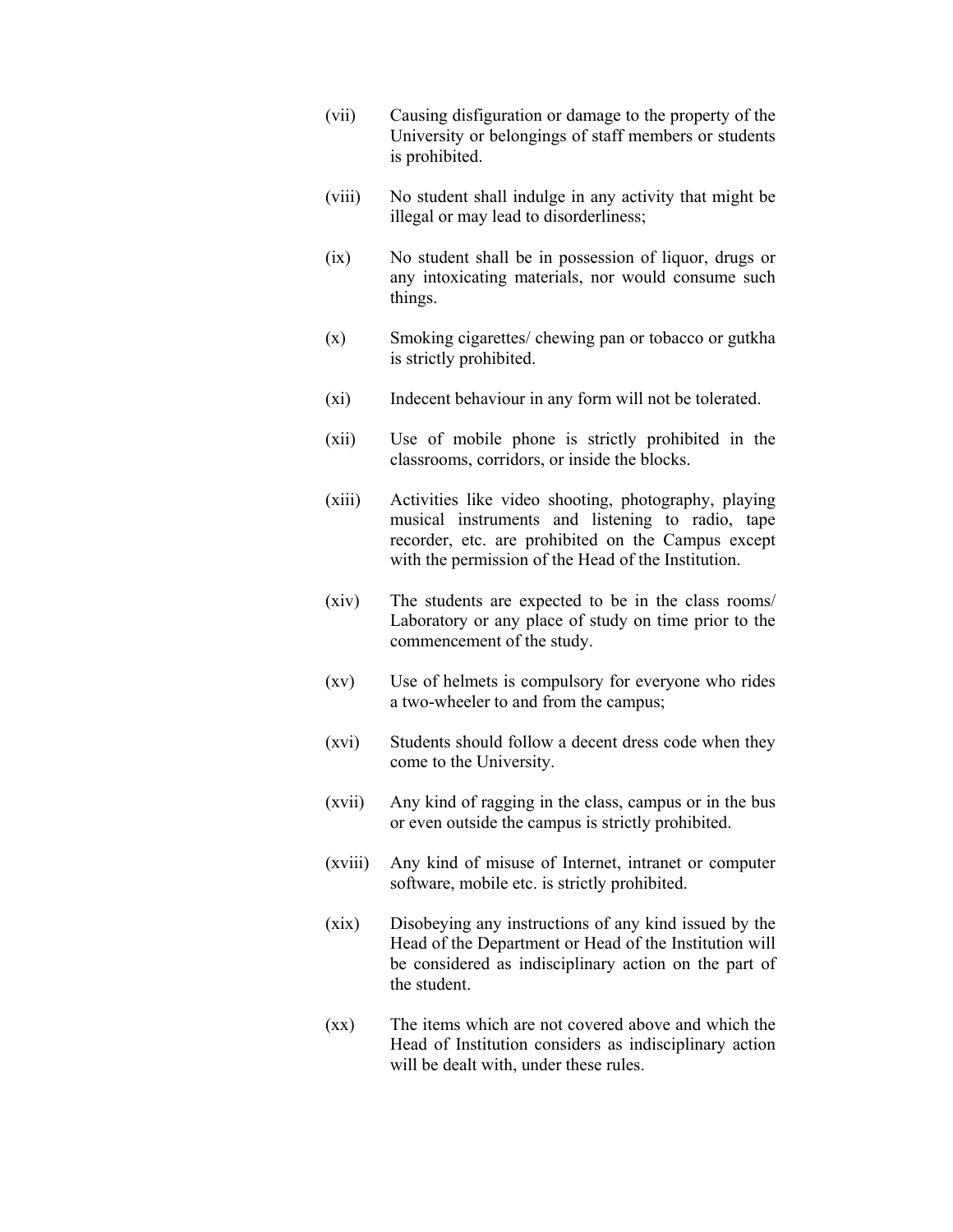- (3) The disciplinary rules to be observed in the hostels of the University or the hostels recognized by the University:-
	- (i) As the hostel is located on the campus, the students are expected to conduct themselves in a manner, which will not cause offence, inconvenience to other members at the campus.
	- (ii) The students must observe complete discipline inside the hostel premises and see that no wasteful improper and destructive use is made of amenities such as water, electricity, furniture, etc. The students shall be responsible for any damage done in the building or any other articles in the hostel, and will be required to pay the damages as decided by the management.
	- (iii) Each student will see that his / her action does not lead to breach of privacy or cause inconvenience to other residents of the hostel.
	- (iv) The student will observe decent behaviour in such a way that it will not cause disturbance of any kind to his / her fellow residents.
	- (v) Students shall be in the Campus / Hostel premises by the designated time as decided by the competent authority.
	- (vi) No waste paper or rubbish would be thrown around / in the hostel. When the student(s) goes out of the room, he / she should see that the lights are also switched off.
	- (vii) A student shall only occupy the room when seat is allotted to him/ her in the hostel and shall not change the same.
	- (viii) Hostel student shall not stay overnight out of the hostel without the permission of official designated by the Head of the Institution. Permission for such requirement should be sought in writing, indicating the address with the telephone number at which the student will be spending night.
	- (ix) Boys and Girls can interact with each other in the designated areas as decided by the Competent Authority. Under no circumstances, the boys and girls will enter the rooms of each other.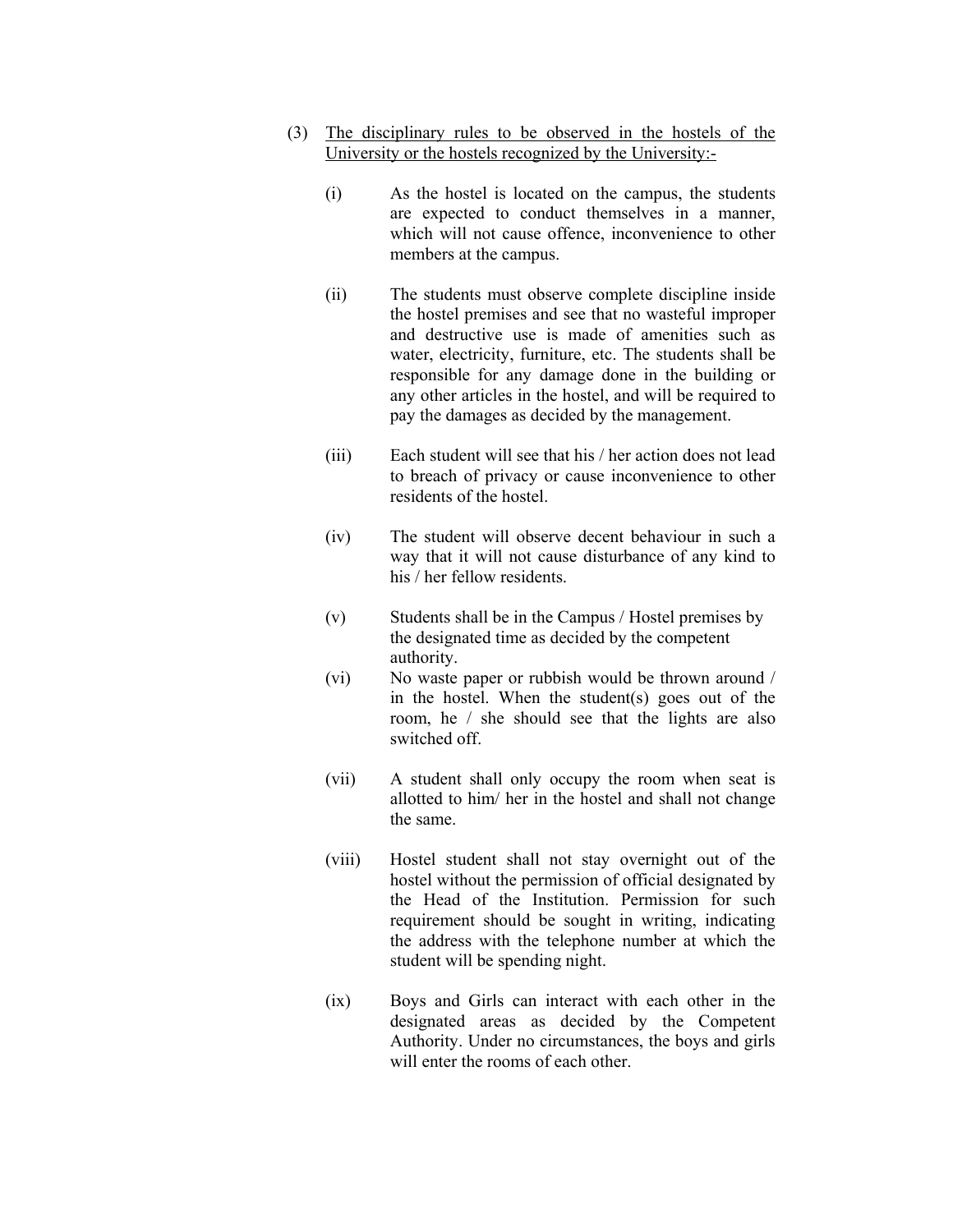- (x) Ragging in the hostel and on the campus is strictly prohibited. Any student indulging in this will be liable to be expelled not only from the hostel but also from the institute / university.
- (xi) Gambling, possession and usage of alcoholic drink and narcotics anywhere within the hostel premises is strictly prohibited. This is in accordance with the legal requirements of the state, and breach of this clause under state laws will be dealt with according to law.
- (xii) No celebrations or social gatherings shall be held in the hostel premises without the prior permission of the Head of the Institution.
- (xiii) All complaints about the staff working in the hostel shall be made to the warden and under no circumstances the students will abuse or assault the staff.

### Additional Hostel Rules for the Girls

- (i) No visitor will be invited to take part in meeting or a function without prior permission of Head of the **Institution**
- (ii) In case student desires to stay out of the hostel for the night or leave the station, she should apply to the officials designated by the Head of the Institution in writing along with recommendation of local guardian or parents and obtain necessary permission.
- (iii) No other person(s) will be allowed to enter the premises of the hostel without the permission of the warden except the local guardian and the parents during the prescribed time.
- (iv) No student will be permitted to enter after the roll call unless she produces a written permission obtained from the warden, which will not be on the basis of the request made either by the local guardian or parent.
- (v) Even during prescribed time for visit, the concerned visitors have to make entry in the register kept for the same.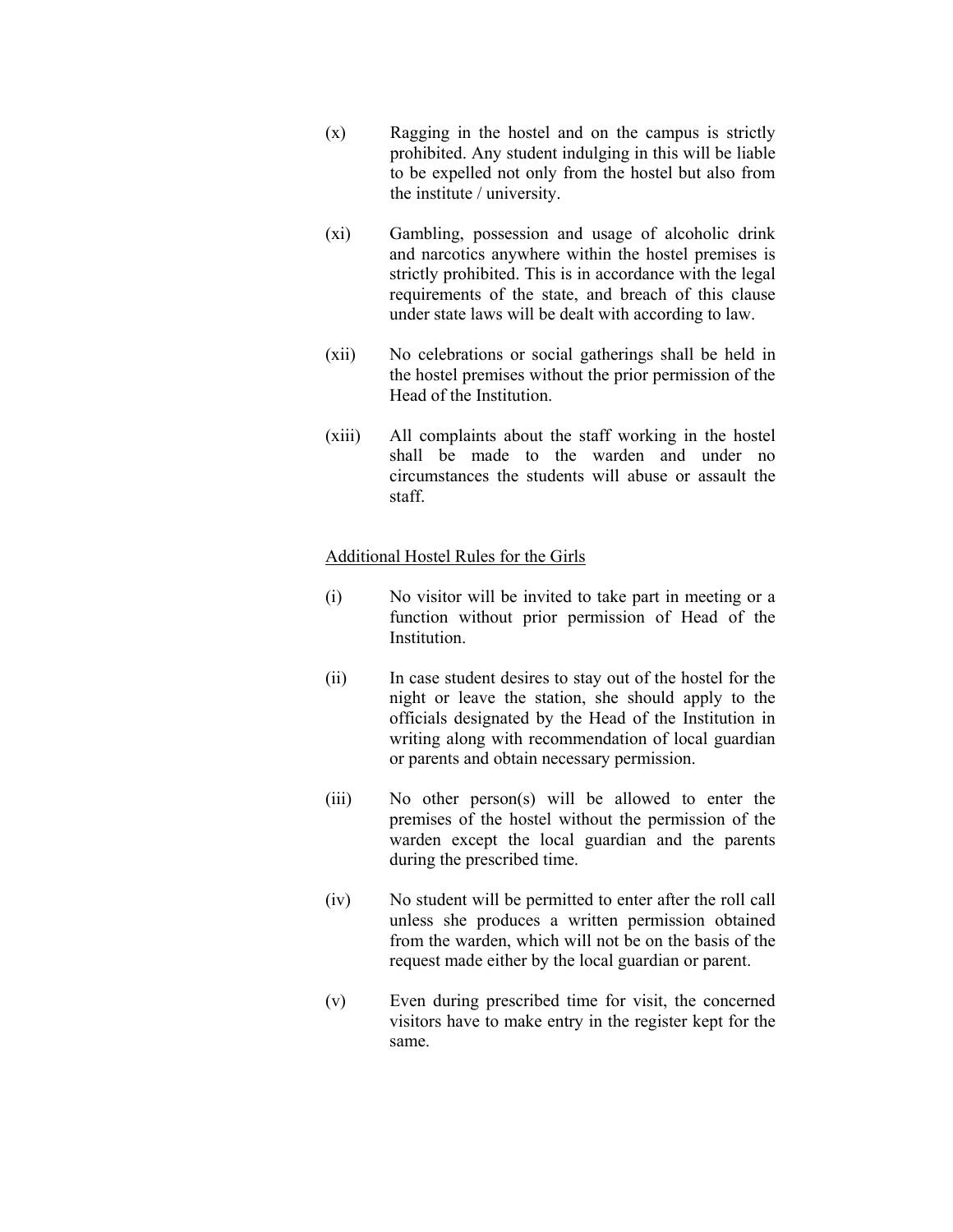- (4) General Rules for the Hostel
	- (i) Hostel accommodation will be made available to a student only for the stipulated actual duration of the course which he/ she is in. Students must vacate their rooms at the end of each academic year and hand over the rooms to the hostel in charge.
	- (ii) The student will be required to sign the receipt of the items of furniture and fixtures to be used by them. They will be responsible for any damage to any furniture and fixtures or the property of the rooms. While leaving the room at the end of the semester, every student shall handover the charge of the furniture and other material available in the room to the warden.
	- (iii) Students desiring to reserve their seats for the next semester must submit their applications for readmission in prescribed form to the warden before they leave for the vacation.
	- (iv) If the student locks the room with private lock and leave for vacation, the warden shall have right to open the lock and take possession of the room.
	- (v) The final year students should vacate the hostel within 7 days from the date of completion of the final examination failing which he / she has to pay an amount per day per room as decided by the Director General (NU) from time to time.
	- (vi) Security of students' belongings is their own responsibility. The students have to make sure that they lock the rooms properly before they leave for the day's schedule. Any theft should immediately be reported to the Warden and Head of Institution.
	- (vii) The officials of University / Institutes have right to inspect any hostel room at any time.
	- (viii) No guest will be allowed to stay overnight in the hostel rooms.
	- (ix) All types of payments like light bill, or other charges, if any, will be paid at the hostel office.
	- (x) All the visitors including non-resident students should record their details of visits in the register kept on the reception counter.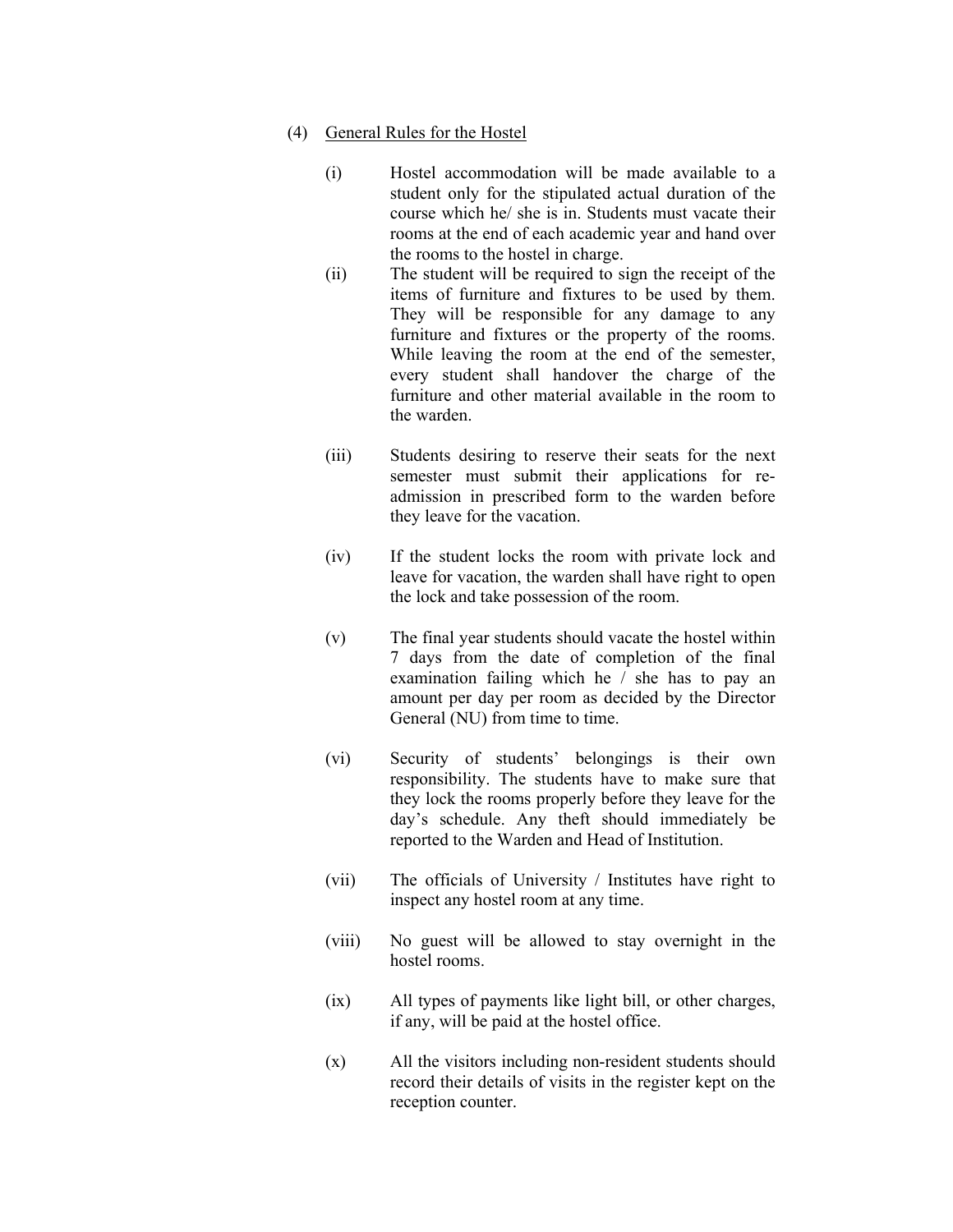- (xi) Food will not be served in the hostel unless a student is sick and unable to move out to the canteen.
- (xii) The student at the time of admission will get name of the local guardian approved by her parents in the prescribed Performa.
- (xiii) All cases of sickness must be reported immediately to the warden/ institute authority. This is a joint responsibility of the sick student and his/ her roommate and those in the adjoining rooms. Emergencies or accidents should also be immediately reported to Warden and Head of Institution.
- (xiv) The University has right to change the allocation of rooms or get the rooms vacated anytime if exigency demands.
- (xv) The visiting hours of the guardian of the student will be determined and during that period only the local guardian can meet the student in the designated areas only.
- (xvi) The University reserves right to change any or all the rules without prior notice.

#### **Regulation-3 Procedure to be followed for imposing penalties:**

 For disobeying any disciplinary rules, the competent authority as defined under relevant regulation will take disciplinary action against the student concerned. There shall be separate procedure for imposing minor penalty and major penalty. The following indisciplinary action on the part of the student shall be subjected to the major penalties:

- (1) Damaging the property of the University / Institutions (moveable or immoveable)
- (2) Involving in violence on and outside the campus including instigating the violence.
- (3) Involving himself / herself in criminal act like using alcoholic beverages, drugs, gambling on or outside the campus including instigating the other students for such action.
- (4) Ragging in and outside the campus.
- (5) Any act which deteriorate the over all atmosphere in the campus or the institute.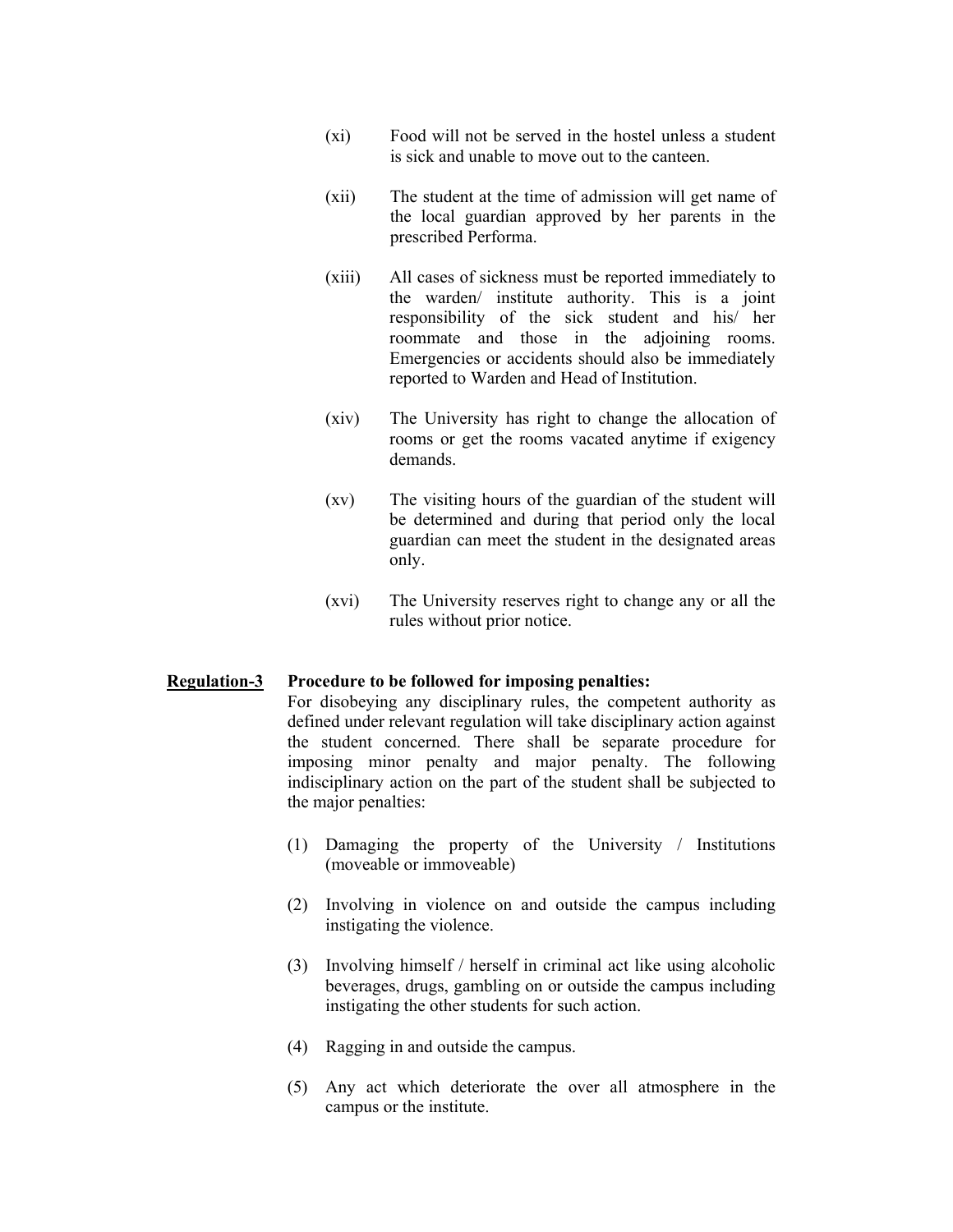- (6) Theft of University property or the property of the other students, staff or any other person on the campus.
- (7) Any other act which the Head of the Institution feels as gross misconduct, which are not covered under the above category.

#### **Regulation-4 Procedure for imposing major penalties:**

 For imposing the major penalty as defined above, the following procedure will be followed:

- (1) As soon as the information about such indisciplinary action is brought to the notice of the Head of the Institution concerned, the Head of the Institution will suspend the student concerned from attending the classes / practical or any other academic activities.
- (2) He will at his discretion constitute the fact finding committee from / within the people working in the institute and the fact finding committee will submit the report at the earliest but within a week's time after inquiring the details by inviting student(s), parent(s) and will record the statements. They will also examine the other witnesses and record their statement. The committee will also examine the circumstantial evidences.

On the basis of the report of the fact finding committee, if the Head of the Institution concern feels that the charges levelled against the student fall under the major penalty and these are prima-facie proved then the report of the committee will be submitted to the committee constituted by the Director General (NU) at University level and after further investigation by the University level committee, if it feels that the student(s) is /are involved in indisciplinary action which amounts to gross misconduct then they will make recommendations for the major penalty to be imposed and will be submitted to the Director General (NU) and on the decision of the Director General (NU), a show cause notice shall be issued to the student concerned and after the reply received from the student concerned, the final decision about imposing the penalty will be taken by the Director General (NU).

#### **Regulation-5 The major penalty includes following:**

- (1) In case of criminal act or moral turpitude, the initiation of police action against the student(s).
- (2) Prohibiting the student concerned from appearing in the course or courses in Semester End Examinations.
- (3) Detention of the student(s) for a semester or more.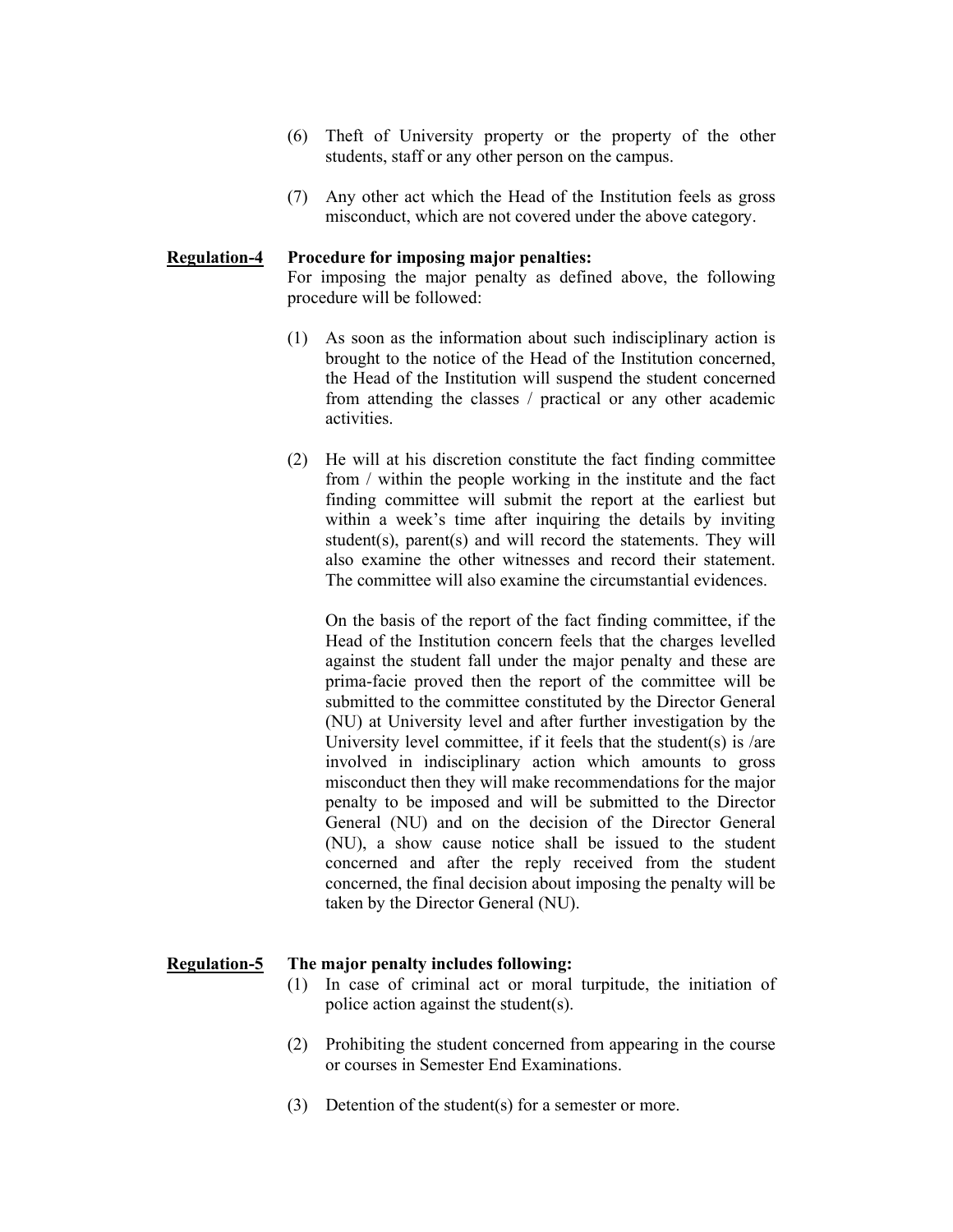- (4) Rustication from the University or from its institutions for a period of one year or more.
- (5) Permanent rustication from the Nirma University or from its Institutions.
- (6) Any other major penalty, which the Director General (NU) feels appropriate to impose.
- (7) If the individuals committing or abetting 'ragging' are not identified, collective punishment could be executed to act as a deterrent punishment and to ensure collective pressure on potential 'raggers'.

In case the student is involved in any kind of ragging and is punished for the same, the mention of the same will be incorporated in his / her migration certificate.

#### **Regulation-6 The minor penalty includes following:**

 For any other indisciplinary action other than the indisciplinary act covered above, the Head of the Institution will be competent to take action against the student concerned and impose minor penalty after hearing the student concerned and also the other persons, which the Head of the Institutions feels appropriate or the person designated by the Head of the Institute.

#### **Regulation-7 The nature of minor penalties which can be imposed:**

- (1) Warning.
- (2) Giving special assignments of the nature for which the Head of the Institutions will be competent to decide.
- (3) Imposing fine.
- (4) Putting the student on conduct probation for the period, which the Head of the Institution feels appropriate.
- (5) Prohibiting to the student to appear in limited to two subjects in Mid Semester Examinations / Mid Term examinations including Block Semester Examinations.
- (6) Suspending student for attending classes for a period not more than one week.
- (7) Any other minor penalty the Head of the Institute feels appropriate.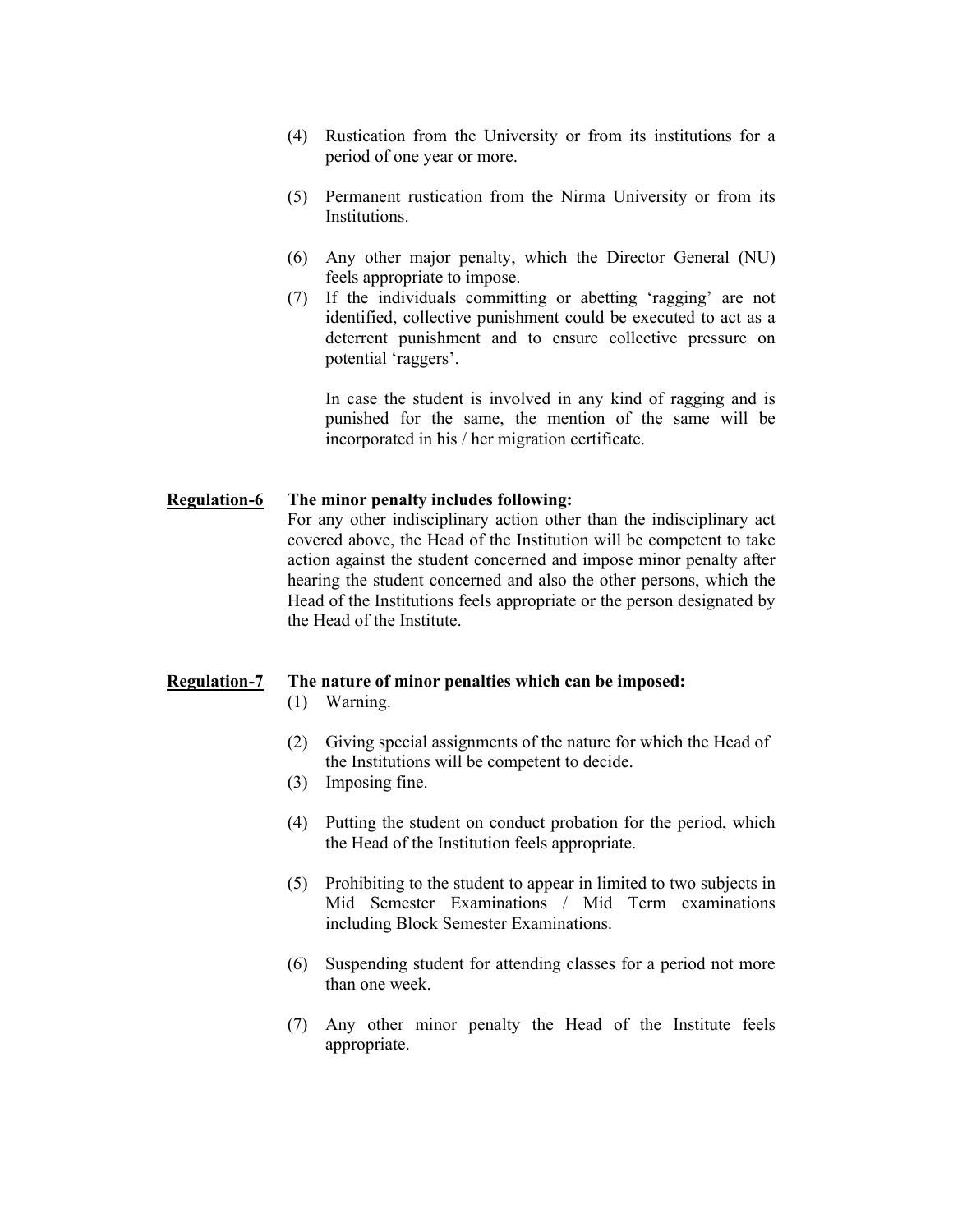Notwithstanding anything contained in these rules, the above provisions will not be made applicable to the students who have used unfair means in the Examinations or for the purpose for which the separate provisions are provided in different academic regulations.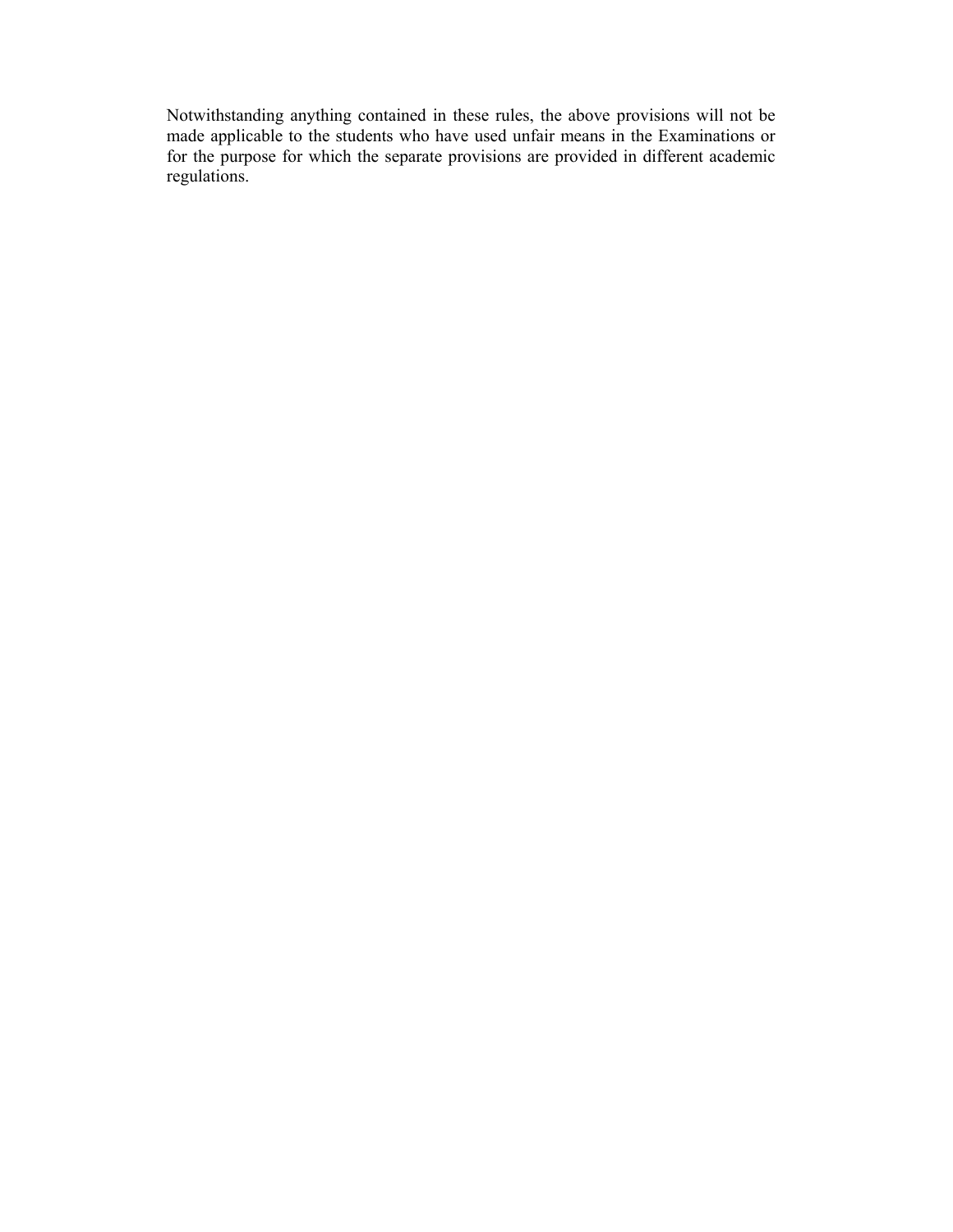### **Enclosure-1**

# **Declaration to be submitted by the students admitted to Different Programmes of the University**

## **DECLARATION**

I, admitted in of the Institute of under Nirma University hereby declare and undertake that I will abide by the disciplinary rules of the University prescribed under the relevant regulations which I have already gone through failing which I know I am subjected to the major / minor penalties as the case may be.

Date:

 $\overline{a}$ 

Place: Signature of the student

Name of the student:

Signature of the Parent

Name of the Parent: